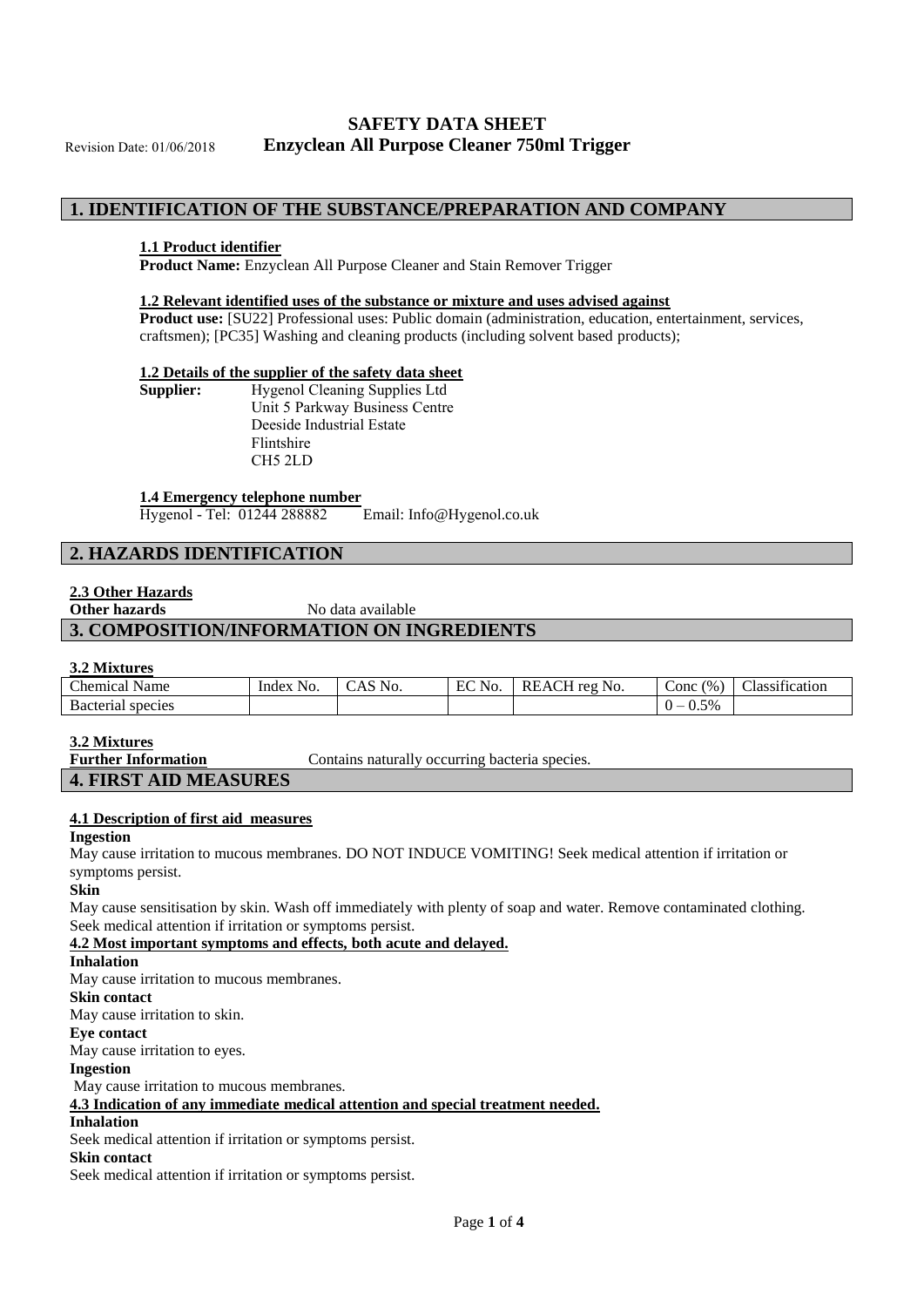**Eye contact** 

Seek medical attention if irritation or symptoms persist.

#### **Ingestion**

Seek medical attention if irritation or symptoms persist.

# **5. FIRE FIGHTING MEASURES**

# **5.1 Extinguishing Media**

**Extinguishing media** 

This product is not flammable. Use fire-extinguishing media appropriate for surrounding materials.

**5.2 Special hazards arising from the substance or mixture**

No significant hazard.

**5.3 Advice for firefighters**

Wear suitable respiratory equipment when necessary.

# **6. ACCIDENTAL RELEASE MEASURES**

### **6.1 Personal precautions, protective equipment and emergency procedures**

Ensure adequate ventilation of the working area.

**6.2 Environmental precautions**

Do not allow product to enter drains. Prevent further spillage if safe.

# **6.3 Methods and material for containment and cleaning up**

Absorb with inert, absorbent material. Sweep up. Transfer to suitable, labelled containers for disposal. Clean spillage area thoroughly with plenty of water.

## **6.4 Reference to other sections**

Not applicable

# **7. HANDLING AND STORAGE**

## **7.1 Precautions for safe handling**

Ensure adequate ventilation of working area. Adopt best manual handling considerations when handling, carrying and dispensing.

**7.2 Conditions for safe storage, including any incompatibilities**

Keep in a cool, dry, well ventilated area. Keep containers tightly closed. Store in correctly labelled containers.

**7.3 Specific end use(s)**

To be used as a cleaning product. Used for cleaning of surfaces.

# **8. EXPOSURE CONTROL/PERSONAL PROTECTION**

**8.2 Exposure Controls**

| 8.2.1 Engineering Controls          | Ensure Adequate ventilation of the working area.     |  |
|-------------------------------------|------------------------------------------------------|--|
| 8.2.2 Individual Protection         | Wear protective clothing.                            |  |
| Eye /face protection                | In case of splashing, wear, Approved safety goggles. |  |
| <b>Skin protection</b>              | Chemical resistant gloves (PVC)                      |  |
| 9. PHYSICAL AND CHEMICAL PROPERTIES |                                                      |  |

# **9. PHYSICAL AND CHEMICAL PROPERTIES**

| 9.1 Information on basic physical and chemical properties |                   |  |
|-----------------------------------------------------------|-------------------|--|
| <b>Appearance</b>                                         | Liquid            |  |
| <b>Colour</b>                                             | Colourless        |  |
| <b>Odour</b>                                              | Characteristic    |  |
| <b>Solubility</b>                                         | Soluble in water. |  |
| pH                                                        | $6 - 8$           |  |
| 9.2 Other information                                     |                   |  |
| Specific gravity                                          | $0.99 - 1.01$     |  |
| <b>10. STABILITY AND REACTIVITY</b>                       |                   |  |

## **10.1 Reactivity**

Stable under normal conditions. **10.2 Chemical stability** Stable under normal conditions. **10.3 Possibility of hazardous reactions** No significant hazard.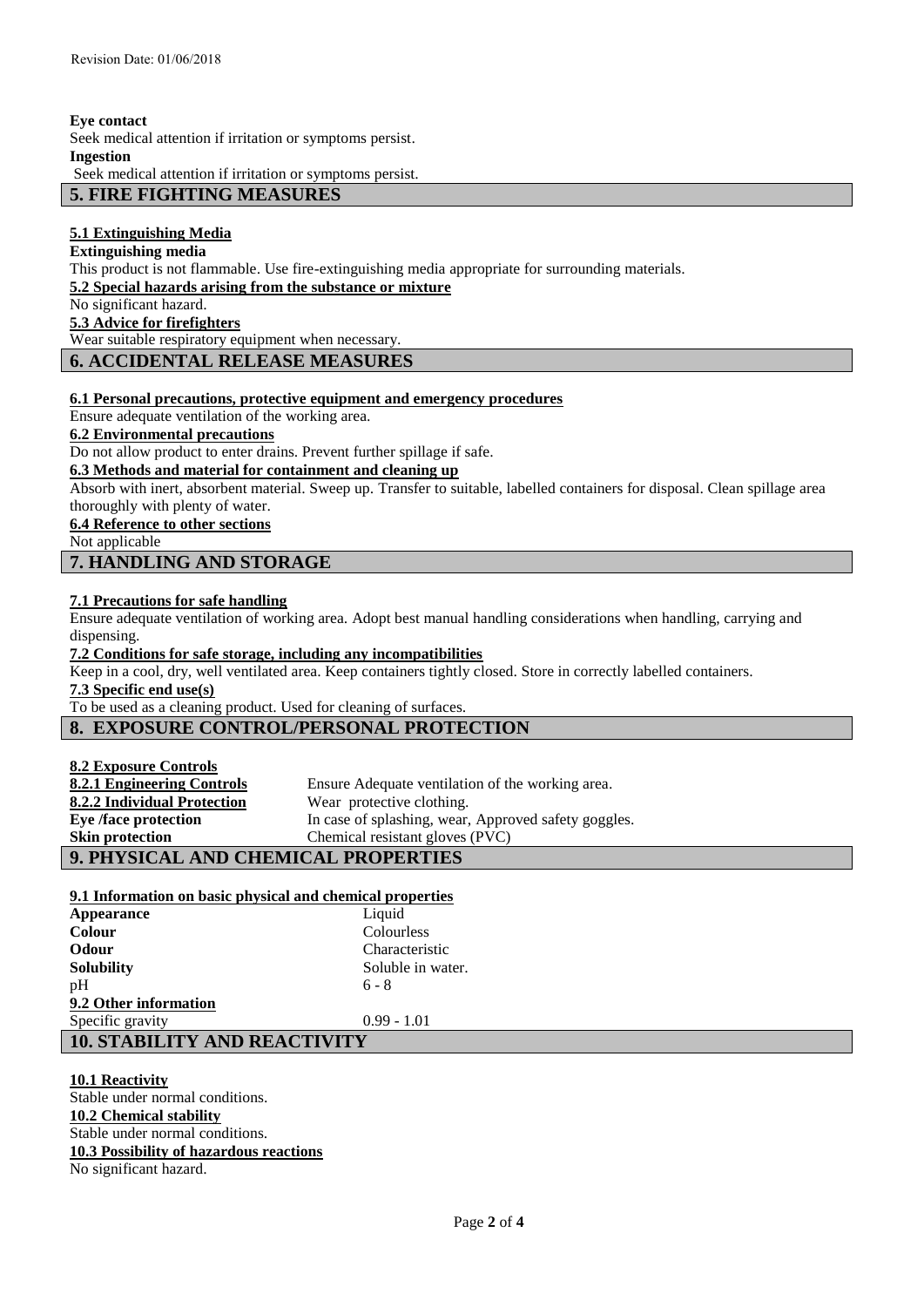**10.4 Conditions to avoid** See MSDS section 7. **10.5 Incompatible materials** No substances known that should be avoided. **10.6 Hazardous decomposition products** No hazardous decomposition products known. **11. TOXICOLOGY INFORMATION**

**11.1 Information on toxicological effects** No significant hazard **11.1.4 Toxicological information** No data available **12. ECOLOGICAL INFORMATION**

**12.1 Toxicity** No data available **12.2 Persistence and degradability** No data available **12.3 Bioaccumulative potential** No data Available **12.4 Mobility in soil** No data Available **12.5 Results of PBT and vPvB assessment** No data Available **12.6 Other adverse effects** No significant hazard **13. DISPOSAL CONSIDERATIONS**

# **13.1 Waste treatment methods**

No significant hazard. **General Information**  Dispose of in compliance with local and national regulations.

# **14. TRANSPORT INFORMATION**

| <b>ADR/RID</b>                    | The product is not classified as dangerous for carriage. |
|-----------------------------------|----------------------------------------------------------|
| <b>IMDG</b>                       | The product is not classified as dangerous for carriage. |
| <b>IATA</b>                       | The product is not classified as dangerous for carriage. |
| <b>Further information</b>        | The product is not classified as dangerous for carriage. |
| <b>15. REGULATORY INFORMATION</b> |                                                          |

# **15.1 Safety, health and environmental regulations/legislation specific for the substance or mixture**

COMMISSION REGULATION (EU) No 453/2010 of 20 May 2010 amending Regulation (EC) No1907/2006 of the European Parliament and of the Council on the Registration, Evaluation, Authorisation and Restriction of Chemicals (REACH), establishing a European Chemicals Agency, amending Directive 1999/45/EC and repealing Council Regulation (EEC) No 793/93 and Commission Regulation (EC) No 1488/94 as well as Council Directive 76/769/EEC and Commission Directives 91/155/EEC, 93/67/EEC, 93/105/EC and 2000/21/EC. REGULATION (EC) No 1907/2006 OF THE EUROPEAN PARLIAMENT AND OF THE COUNCIL of 18 December 2006 concerning the Registration, Evaluation, Authorisation and Restriction of Chemicals (REACH), establishing a European Chemicals Agency, amending Directive 1999/45/EC and repealing Council Regulation (EEC) No 793/93 and Commission Regulation (EC) No 1488/94 as well as Council Directive 76/769/EEC and Commission Directives 91/155/EEC, 93/67/EEC, 93/105/EC and 2000/21/EC.

#### **15.2 Chemical safety assessment**

No data available